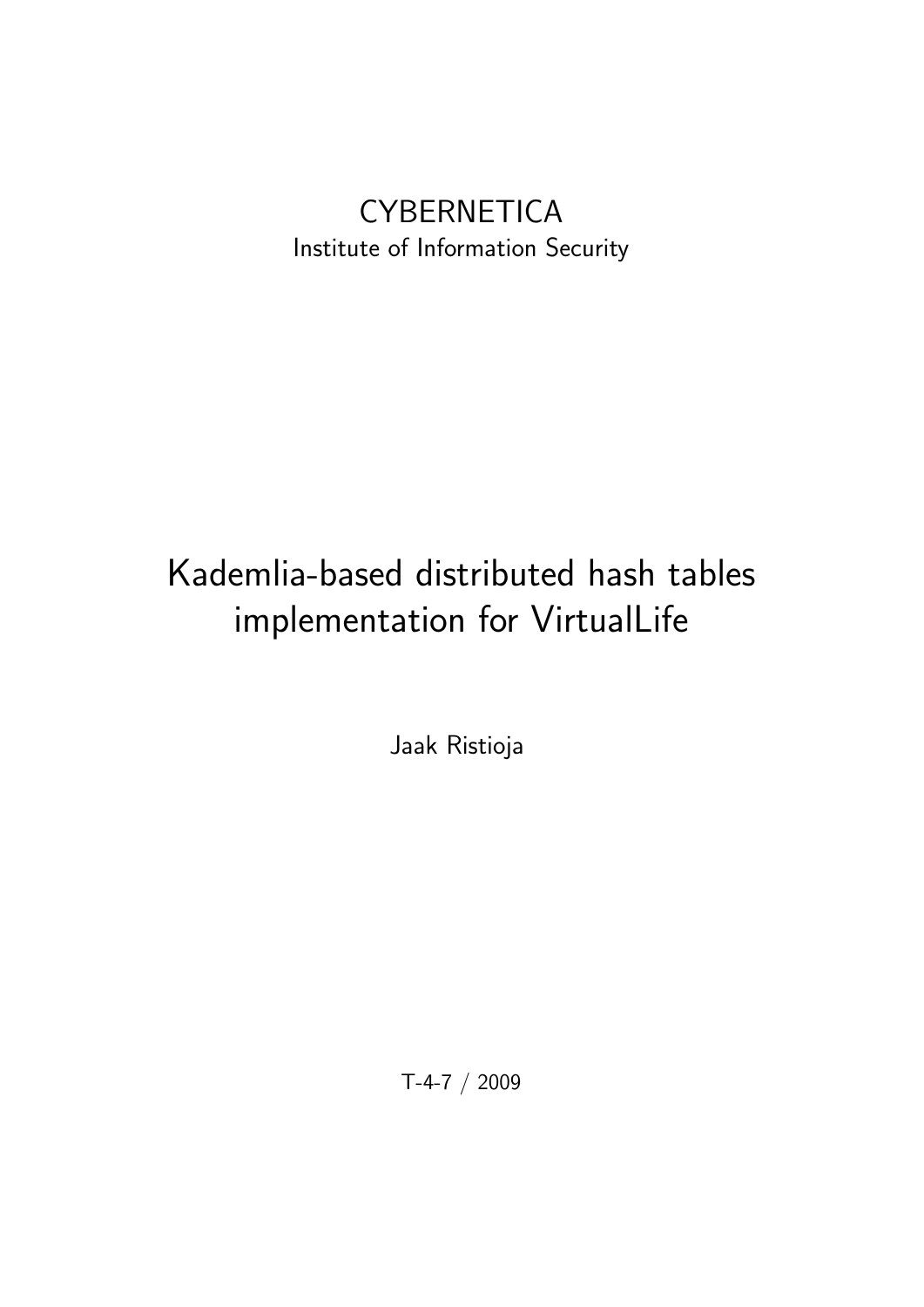Copyright  $\odot$ 2009 Jaak Ristioja<sup>1</sup>. <sup>1</sup> AS Cybernetica, Institute of Information Security The research reported here was supported by:

- 1. Estonian Science foundation, grant(s) No. 6944,
- 2. the target funded theme SF0012708s06 "Theoretical and Practical Security of Heterogenous Information Systems",
- 3. the European Regional Development Fund through the Estonian Center of Excellence in Computer Science, EXCS, and the Software Technology and Applications Competence Centre, STACC,
- 4. EU FP7-ICT project VirtualLife (contract no. 216064).

All rights reserved. The reproduction of all or part of this work is permitted for educational or research use on condition that this copyright notice is included in any copy.

Cybernetica research reports are available online at http://research.cyber.ee/ Mailing address: AS Cybernetica Akadeemia tee 21 12618 Tallinn Estonia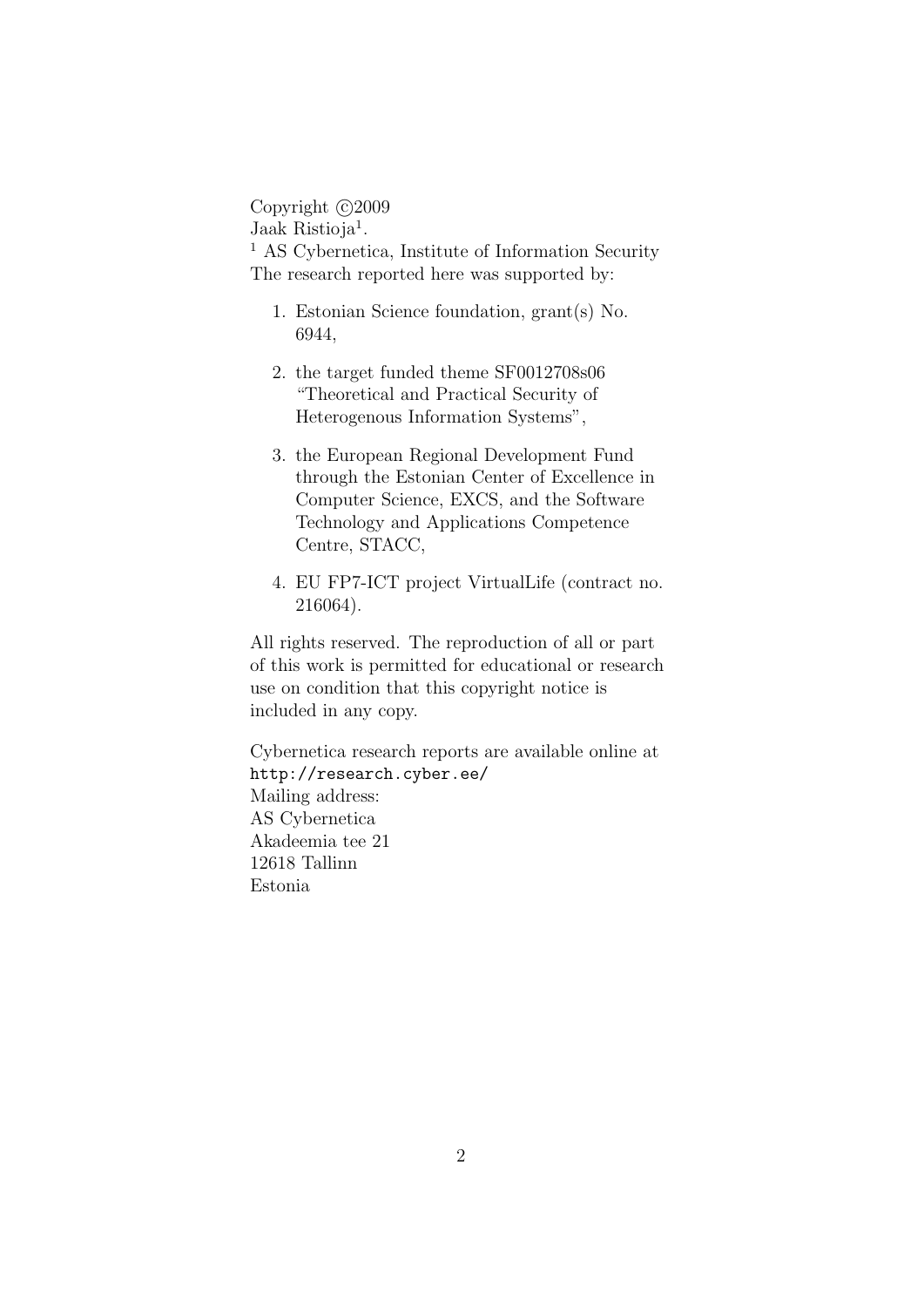## Kademlia-based distributed hash tables implementation for VirtualLife

#### Jaak Ristioja

#### January 25, 2010

### 1 Motivation

DHT or Distributed Hash Table<sup>1</sup> is a decentralized distributed system, that provides a lookup service. In its essence, it's similar to a hash table, as it stores key-value pairs as its content, allowing clients to lookup values, using a key. The content is distributed among all participating nodes in a way that causes minimal disruption from node additions, removals, failures etc.

VirtualLife is a 3D virtual world running on several servers (zone servers), to which clients connect. The virtual world spans over all the zone servers, i.e. each zone server handles objects in a particular area in the virtual world. The client application connects to a single zone server at the time. It retrieves all required objects from that zone server. Given this design, the need for the client to access objects from other zone servers arises.

For example each identified client might have an inventory which contains objects located in different zones of the virtual world. The client can still only connect to one zone server at a time, but still needs to access objects in his inventory from different zones. Since the client only retrieves objects from the zone server it is currently connected to, that zone server has to provide those objects. To do so, the zone server first needs to know from which zone server to retrieve an object, then retrieve that object and pass it to the client.

Since all the zone servers in the virtual world are connected to the same nation server, the easiest way would be for the zone servers to query the nation server for the locations of such objects. This requires the nation server to provide an indexing service for storing the locations of these objects. However, putting too much load on the single nation server will be inefficient. Therefore a more distributed means for providing such index is required.

<sup>1</sup>http://en.wikipedia.org/wiki/Distributed\_hash\_table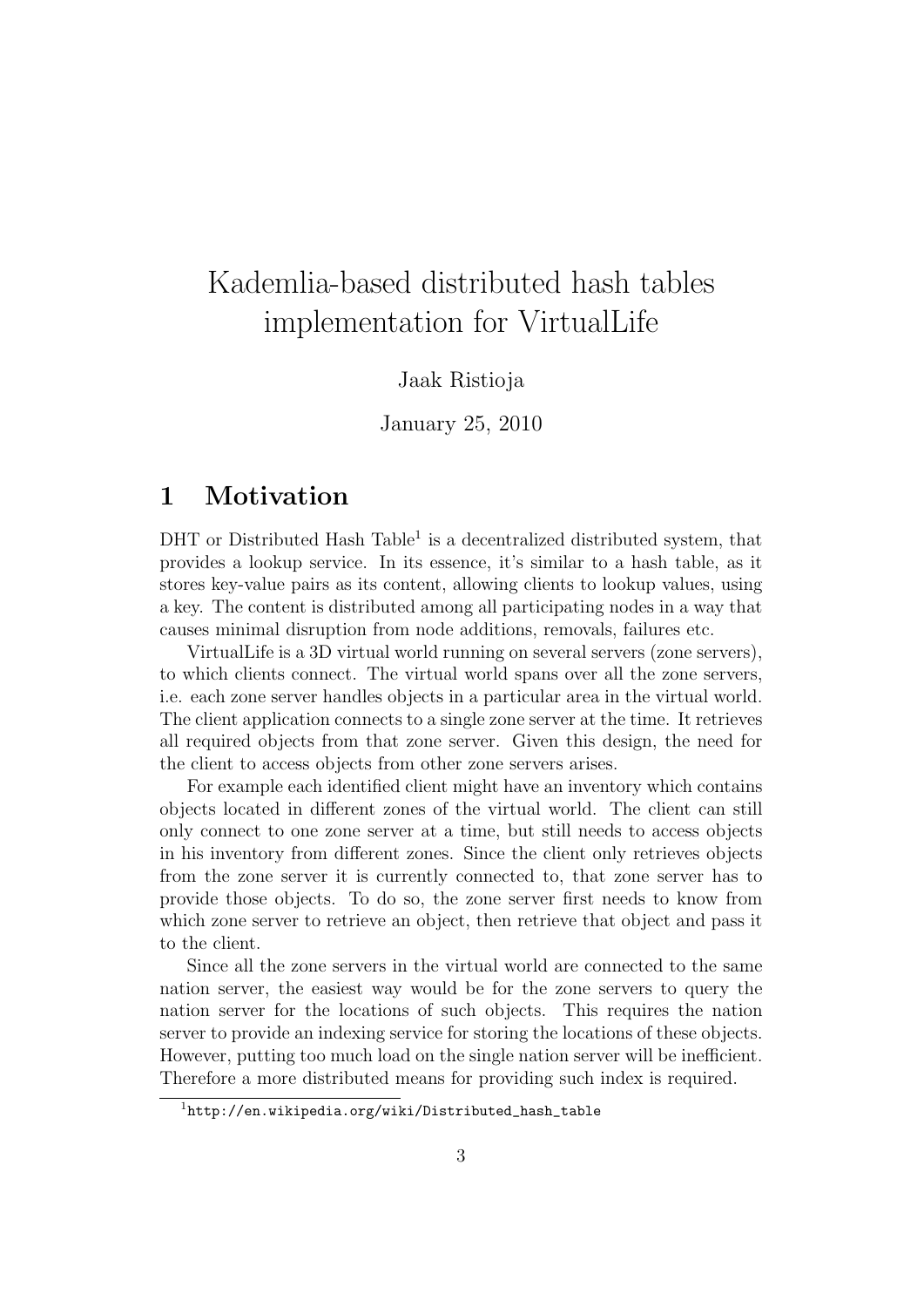The objects are stored on the zone servers, hence likely the best solution to this problem is for the zone servers themselves to provide some kind of distributed indexing service. For this purpose, a distributed hash tables (DHT) solution called Kademlia<sup>2</sup> was implemented for the zone servers in VirtualLife. For indexing purposes, Kademlia provides both fault-tolerance and performance. When several zone servers participating in the DHT go offline, this will not cause a serious data loss in the index itself, since the index data is distributed on multiple zone servers. For the same reason lookups from the index do not require many messages to be sent between the zone servers, resulting in fast lookups.

 $^{2}$ http://en.wikipedia.org/wiki/Kademlia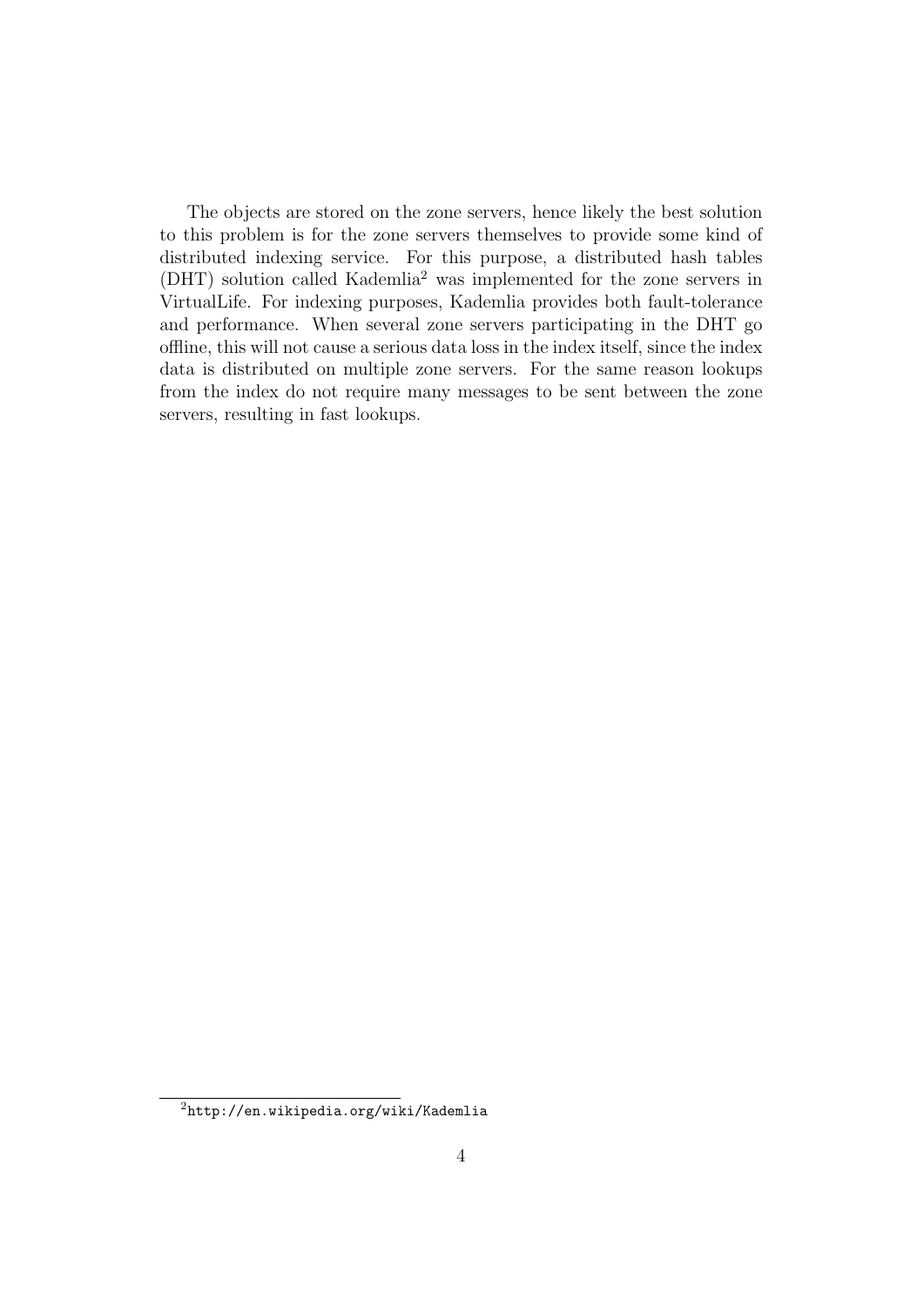### 2 Summary of DHT in VirtualLife

The foremost purpose of the DHT in VirtualLife is to provide a mapping of asset GUID's to their location in the system, i.e. it stores pairs of (GUID, GUID), since the locations where assets are stored also have a GUID. DHT does NOT provide any means to retrieve the assets from their location.



Figure 1: Example of handling an asset request by a client. DHT is used in 2-3.

- 1. Client requests an asset from a zone.
- 2. The zone queries the DHT network.
- 3. The location of the asset is returned by the DHT query.
- 4. The zone requests the asset from the location returned by the DHT query.
- 5. A copy of the asset is returned to the zone.
- 6. The zone returns a copy of the asset to the client.

If a client asks for an asset from a zone by the GUID and the zone does not possess it, nor have it cached, it uses the DHT to find the location of the asset (see Figure ??). The zone does this by querying the DHT using the GUID given by the client. In return, the DHT query either returns the location of the asset, or a failure. If the DHT query succeeds and returns the location of the asset, the zone attempts to retrieve the asset from that location. In case the asset cannot be retrieved in an acceptable manner (e.g. location does not respond or possess the asset any more), then the asset is found to be unavailable. On successful retrieval, the asset is forwarded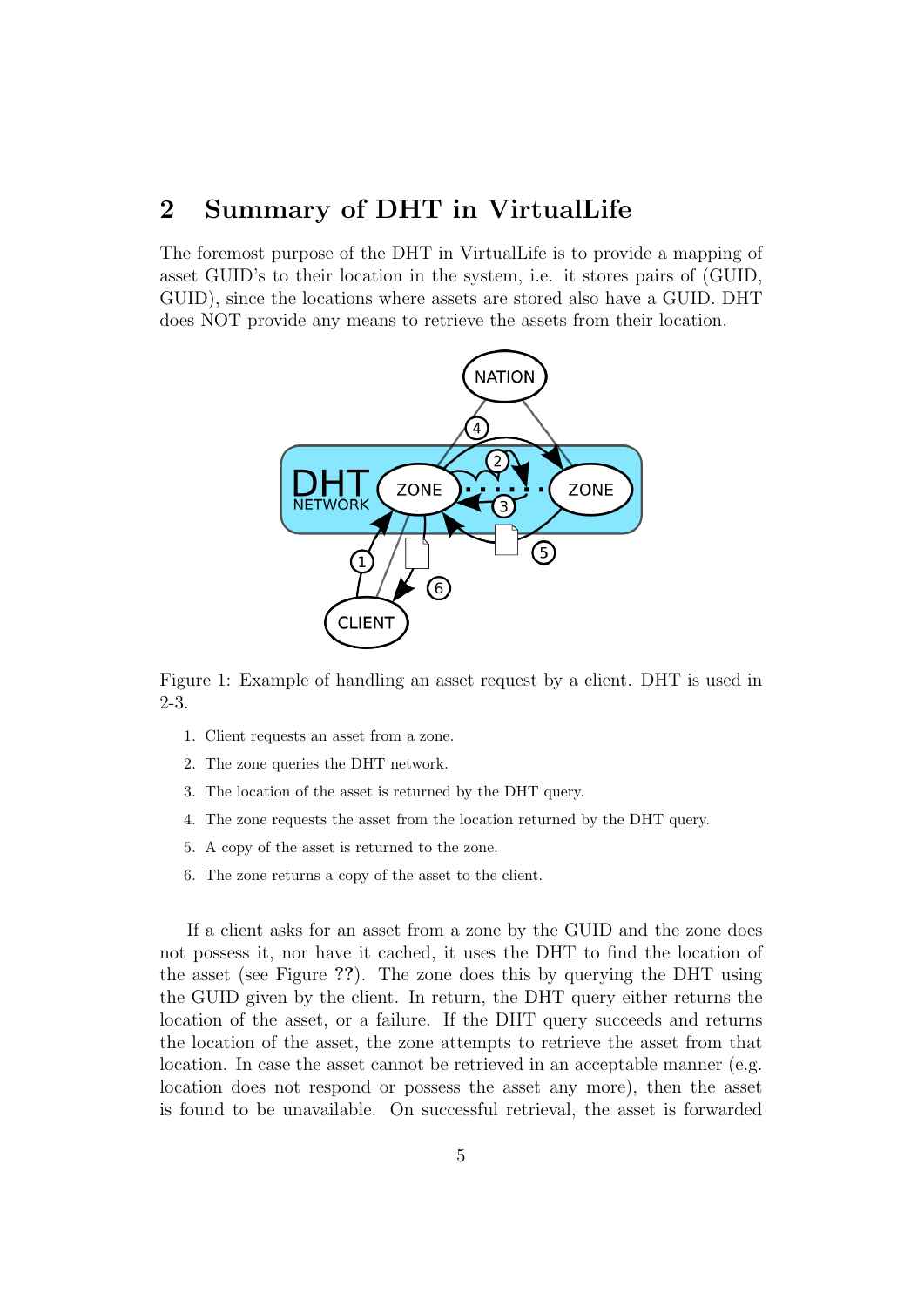to the client, and may optionally be cached in the zone. In case the DHT query returns a failure, or if the asset can not be retrieved from the location received from the DHT query, a failure is returned to the client.

#### 2.1 Participants

The nodes of the DHT consist only of Virtual Zones. The DHT network itself is kept private (clients will have no direct access), as it's only directly used by the nodes (the Virtual Zones) themselves.

#### 2.2 Storage

The DHT is used to store the locations of various assets, and not the assets themselves. This means that in case the DHT contains the location for a given GUID, the asset may still be unavailable from that location (e.g. network failure). As each location is also identified by a GUID, we store (GUID-GUID) pairs.

The contents of the DHT (GUID-GUID pairs) will be distributed among all participating nodes, whereas multiple nodes may contain the unique GUID-GUID pairs (to counter node failures and provide faster lookup). The current implementation tries to stores any pair on at least 10 (parameter DHT K, see Kademlia paper) participating nodes. In case of many DHT nodes, the more popular a GUID-GUID pair is (i.e. frequent enough lookups for that pair key are done), the more nodes that pair will be stored on.

#### 2.3 Types assets in the DHT

Since the DHT will be able to store any  $GUID \rightarrow GUID$  mappings, it does not actually matter what you put into the DHT. You could, in theory, store whatever key-value pairs of type GUID-GUID you like. So from the viewpoint of developing the DHT, we actually won't have to consider what abstract information those pairs hold. For simplicity, in the current DHT API implementation you are only allowed to issue a store request on a DHT node where in the key-value pair the value is the GUID of the same node.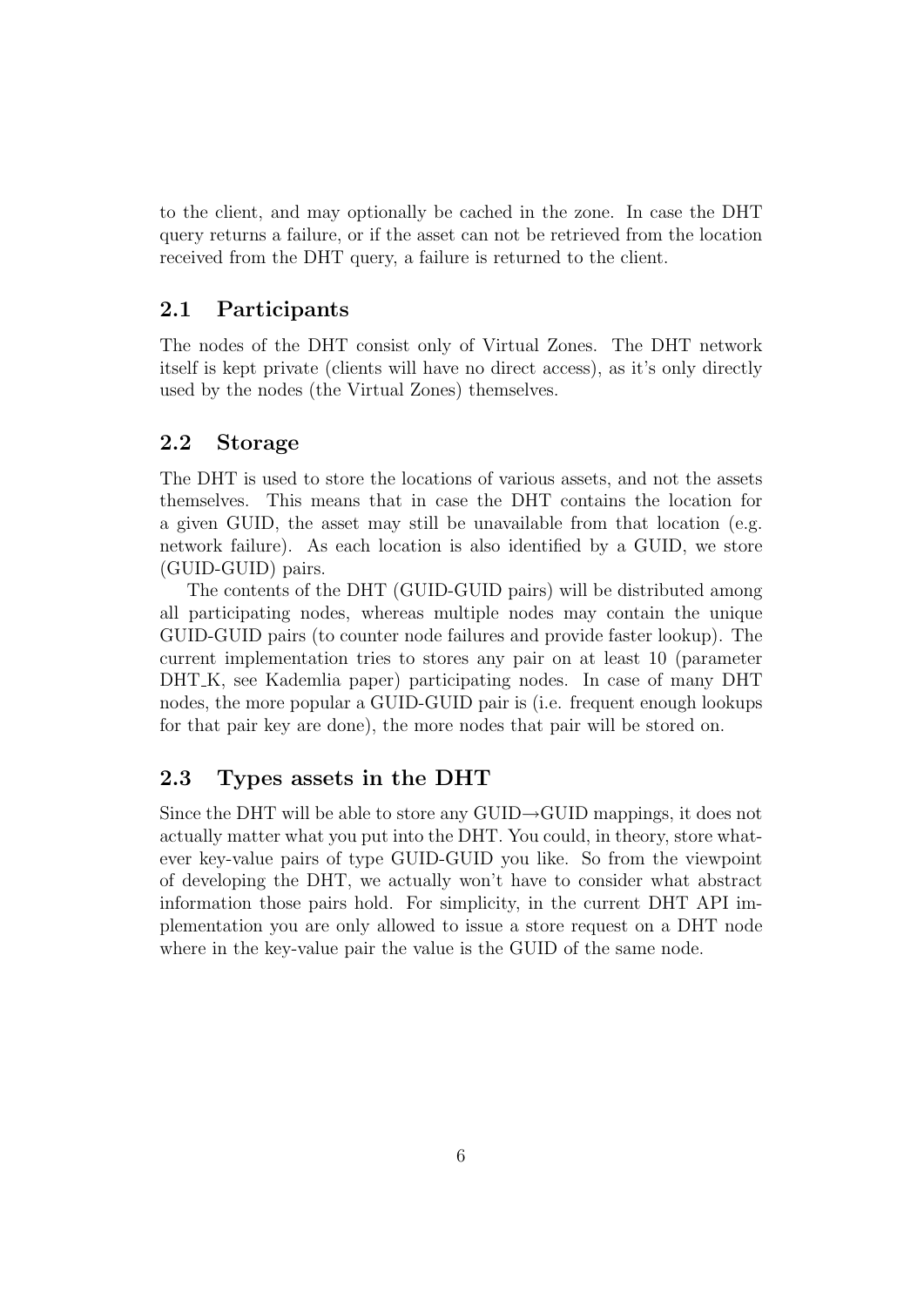## 3 DHT description

The DHT implementation is an overlay network running on top of the message system, using the Kademlia<sup>3</sup> protocol. The nodes participating in the DHT overlay are identified by the GUID of their entity manager. That GUID will also be used when addressing messages.

#### 3.1 Differences from the Kademlia paper

To better suit the DHT needs of VirtualLife, the Kademlia protocol was not implemented in the exact manner described in the Kademlia paper. This section describes the most important aspects of Kademlia that were implemented with changes.

#### 3.1.1 Node distance metric

We have slightly modified the XOR metric described in the Kademlia paper. According to Kademlia the distance between 2 nodes with the GUID's x and y would be  $d(x, y) = x \oplus y$ , whereas in the DHT implementation in VirtualLife the distance is actually  $d(x, y) = 128 - f(x \oplus y)$ , where 128 is the number of bits in the GUID, and the function  $f$  returns the index (starting from 0) of the first set bit (1) in its argument or 128 if no bit is set. In comparison to the distance metric used in Kademlia, our distance metric is less accurate, but fulfills our DHT needs and fits nicely into a CPU register, since  $0 \leq d(x, y) \leq 128$ . Our distance metric can immediately be used as an index of a k-bucket, without requireing any conversion.

Just as Kademlia's XOR metric, it satisfies the following properties:

- $\bullet$   $d(x, x) = 0$
- $d(x, y) > 0$  if  $x \neq y$
- $\forall x, y : d(x, y) = d(y, x)$
- $\forall x, y, z : d(x, y) + d(y, z) \geq d(x, z)$

<sup>3</sup>http://pdos.csail.mit.edu/~petar/papers/maymounkov-kademlia-lncs.pdf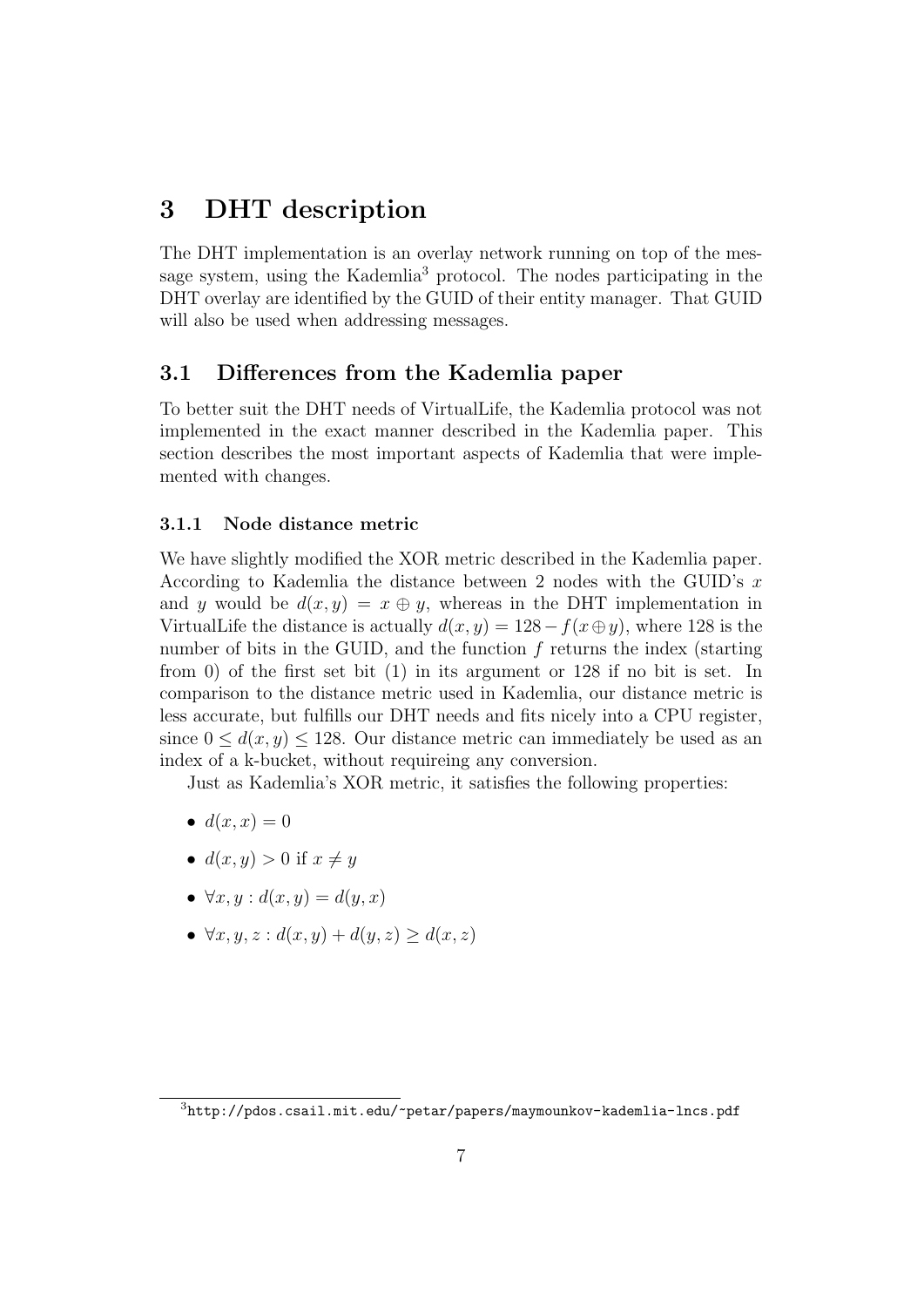#### 3.1.2 System-wide parameters

Here's a descriptive list of numeric parameters present in the Kademlia paper and their counterparts in the VirtualLife DHT implementation.

| Value in Kademlia | Value in VirtualLife                             | Description                                         |
|-------------------|--------------------------------------------------|-----------------------------------------------------|
| 160 bits          | $128$ bits                                       | length of $ID's / GUID's$ .                         |
| $k=20$            | $DHT_K = 10$                                     | system-wide replication parameter.                  |
| $\alpha=3$        | $DHT_A = 3$                                      | system-wide concurrency parameter.                  |
| 24h               | $DHT_VALUE_TIMEOUT = 24h$                        | key-value pair expiration time.                     |
| 1h                | DHT_VALUE_REPUBLISH = $1h$                       | how often to republish key-value pairs.             |
| 1h                | DHT_BUCKET_REFRESH = $1h$                        | if we have not done any lookups for the             |
|                   |                                                  | GUID range of a specific bucket for the             |
|                   |                                                  | specified time, we have to refresh this             |
|                   |                                                  | bucket.                                             |
| 5                 | $DHT\_STALE\_COUNT = 5$                          | number of failed requests to a peer to              |
|                   |                                                  | consider it stale.                                  |
| not described     | $DHT$ <sub>REQUEST</sub> <sup>TIMEOUT</sup> = 2s | timeout for a request.                              |
| assuming 1        | $DHT_PUSH_VALUES_THRESHOLD = 3$                  | store a value<br>only<br><sub>on</sub><br>a.<br>new |
|                   |                                                  | if<br>the<br>of<br>we<br>peer<br>are<br>one         |
|                   |                                                  | DHT_PUSH_VALUES_THRESHOLD                           |
|                   |                                                  | closest nodes to that value.                        |

#### 3.1.3 Routing table

Instead of having a dynamic tree for a routing table we just keep 128 buckets for simplicity. Since the number of participating DHT nodes is quite low, we also do not limit node data kept in memory.

#### 3.1.4 Optimizations

We have not implemented the optimization of avoiding a node lookup before republishing keys. Nor have we implemented any optimizations regarding the routing table as a tree, since we don't keep it as a tree.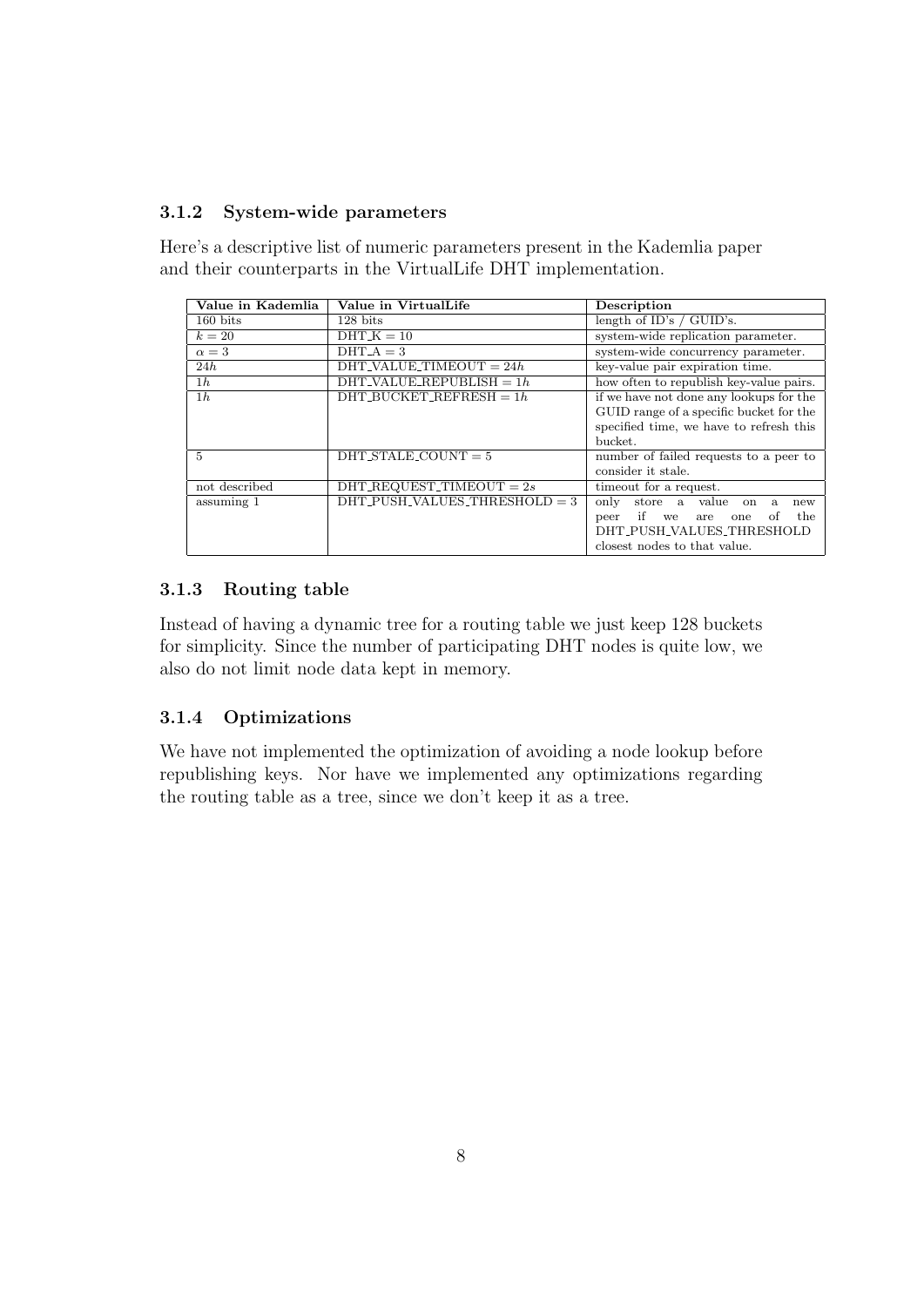## 4 API

#### 4.1 DHT subsystem initialization

#### 4.1.1 DHT initialization in the zone server

The general steps to initialize DHT in the zone server are as follows:

- 1. Initialize the entity manager
- 2. Create a ZoneDHTManager
- 3. Create a ZoneDHTComponent and attach it to the message queue.
- 4. To start the bootstrapping process for DHT, pass the GUID of the nation to ZoneDHTManager
	- Listing 1: Example of initializing the DHT in the zone server

// Presuming the entity manager has already been set up, we // initialize the DHT manager by passing it a reference to // the network protocol: ZoneDHTManager &DHTManager (∗ZoneDHTManager : : c r e a t e ( ) ) ;  $DHTManager. init Network Protocol (protocol);$ // Setup the DHT component and attach it to the message queue:  $\text{EntityManager}$  &em(EntityManager:: getSingleton());  $\text{Zone} \text{DHTComponent}$  \* $\text{DHTComponent}$  = new  $\text{Zone} \text{DHTComponent}$  (); em. addComponent (∗DHTComponent , EntityManager : : PRIORITY NORMAL ) ; // After all network connections have been setup we need to  $//$  bootstrap the DHT:  $\text{ZoneDHTManager} :: get \text{Singleton}() \text{. init} ( \text{national});$ // At this point the DHT in the zone has started bootstrapping // itself and will be ready for general use after it has finished

#### $//$  bootstrapping.

#### 4.1.2 DHT initialization in the nation server

To initialize DHT in the nation

- 1. Create a NationDHTManager singleton
- 2. Create a NationDHTComponent and attach it to the message queue of the nation's entity manager.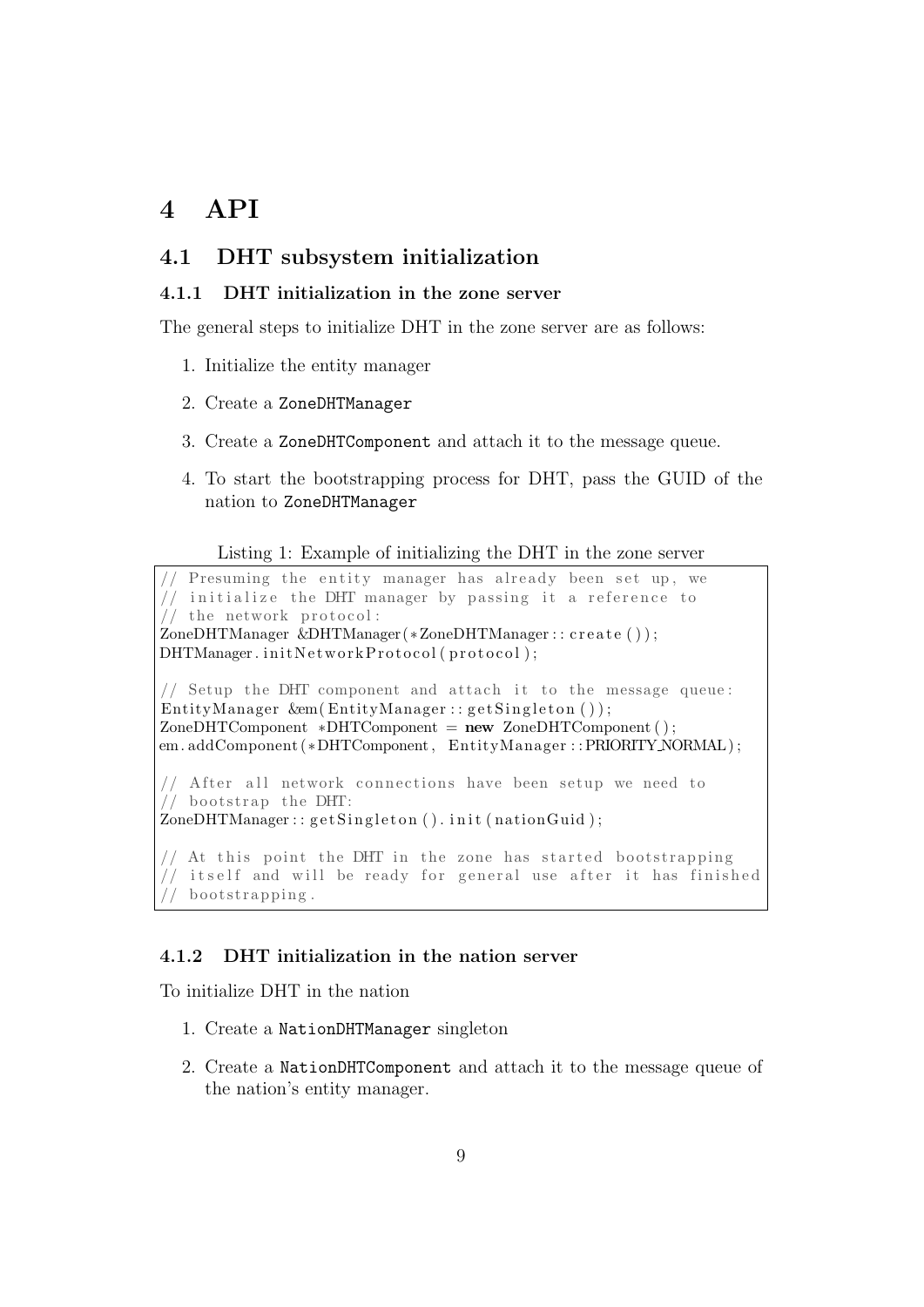Listing 2: Example of initializing the DHT in the nation server

Create the DHT manager:  $NationalHTML$  : :  $create()$ ; // Create the NationDHTComponent and attach it to the message // queue :  $EntityManager \; \&em(EntityManager::getSingleton())$ ;  $NationalHTComponent* pDht = new NationDHTComponent()$ ; em. addComponent (∗pDht , EntityManager : : PRIORITY LOW ) ;  $\frac{1}{2}$  Now the DHT in the nation will receive and answer DHT

#### 4.2 Other bindings

 $//$  bootstrap queries from zones.

#### 4.2.1 Zone bindings

When the zone receives a message from the nation (especially when its a DHT message), the message must explicitly be passed to ZoneDHTManager. This is because the nation messages are currently not forwarded to the general message loop, and will not be received by the ZoneDHTComponent.

Listing 3: Passing on messages from the nation

 $\text{ZoneDHTManager}$ :  $\text{getSingleton}()$ . processNationMessage (message);

#### 4.2.2 Nation bindings

When a zone goes offline for any reason, the nation should pass that zone's GUID to the DHT manager.

Listing 4: Example of notifying the DHT that a zone has left NationDHTManager :: getSingleton (). zoneLeft (zoneGuid);

#### 4.3 DHT Access

#### 4.3.1 Publishing objects

Publishing a key means that the zone will tell DHT, that it has made the object in question available. That object is uniquely identified by its GUID, the key. Publishing an object therefore comes down to storing a key-value pair on DHT: the key is the GUID of the object in question, and the value is the GUID of the zone that provides the object.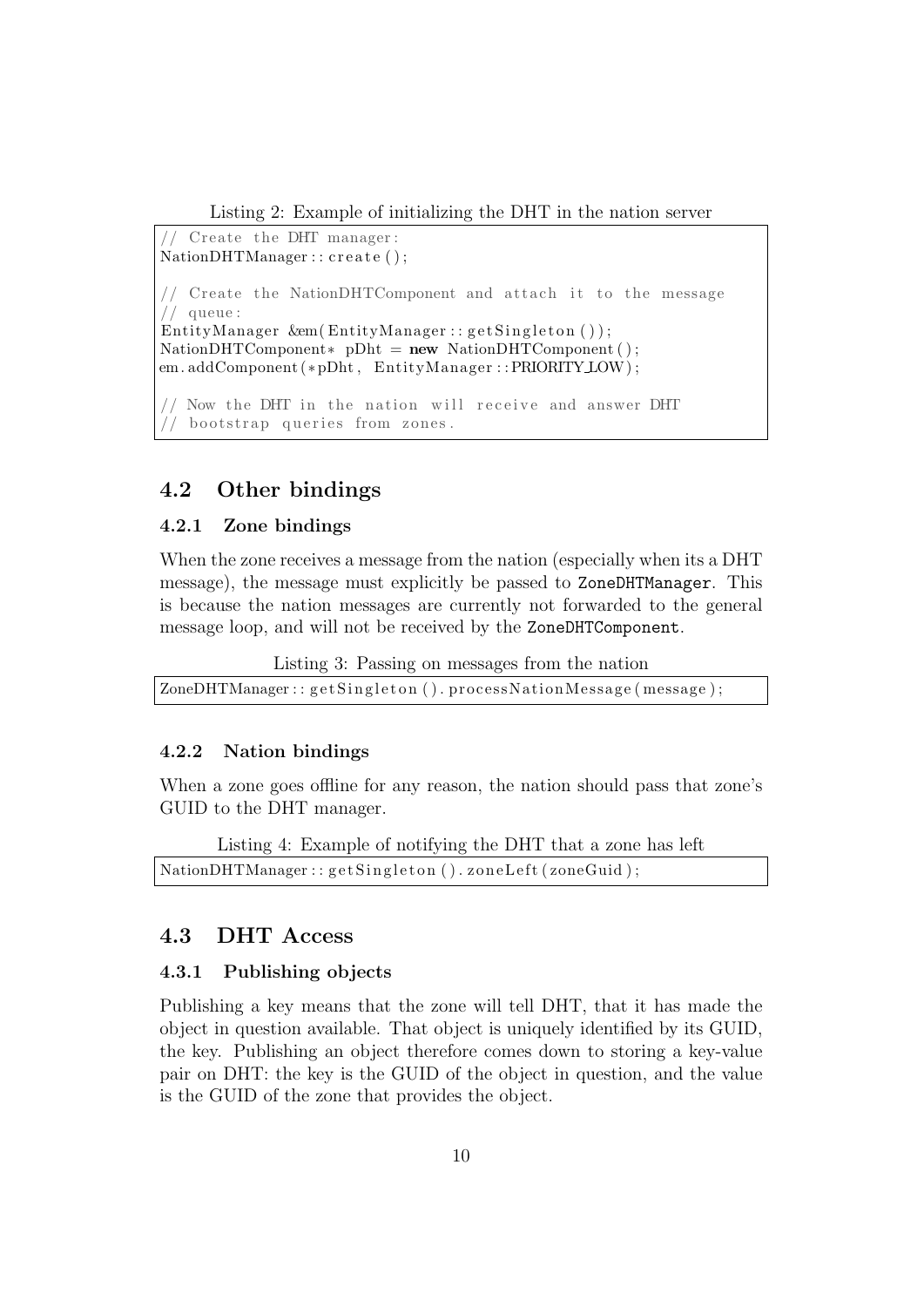WARNING! If any zone publishes a key that has already been published by another zone, the original value will mostly prevail, but it cannot be guaranteed that lookups for that key will always return the original value. However, it is possible to modify the DHT subsystem in the future so that it stores multiple GUID values per key GUID, i.e. GUID→[GUID] pairs.

Listing 5: Method for telling the DHT that an object is available from this zone, by passing the GUID of the object

```
void ZoneDHTManager :: publish (const Guid &key);
```
This starts an asynchronous storage process. So this does not guarantee that the key-value pair was or will actually be stored properly (right away), because of the peer-to-peer nature of DHT.

Listing 6: Example of publishing an object

 $\text{ZoneDHTManager } \& \text{dm}(\text{ZoneDHTManager}:: \text{getSingleton}());$  $if$  (dm. get State () = ZoneDHTManager :: RUNNING) {  $\text{ZoneDHTManager}::\text{getSingleton}()$ . publish (object Guid); }

If a published key-value pair has not been (re)published within 24 hours, it will disappear from DHT. ZoneDHTManager will automatically republish all keys it has not (re)published within an hour. When the zone is restarted, the zone would need to republish all keys (the ones it is the original publisher of) manually by using ZoneDHTManager::publish(const Guid &key), because ZoneDHTManager does not save it's state to disk. If the zone does not republish its keys, they will disappear from DHT after the 24 hours have elapsed.

#### 4.3.2 Lookup

To asynchronously look up the location of an object on DHT, the ZoneDHTManager provides the following method:

Listing 7: Asynchronous lookup method for DHT

| template $\langle \text{class } F, \text{ class } G \rangle$ |                            |  |  |
|--------------------------------------------------------------|----------------------------|--|--|
| <b>bool</b> ZoneDHTManager::lookup(const Guid &key,          |                            |  |  |
|                                                              | const F &failureCallback,  |  |  |
|                                                              | const G &successCallback); |  |  |

The lookup method returns true if the asynchronous lookup was properly initiated, and false otherwise, e.g. when the DHT has not yet been properly bootstrapped. One of the two callbacks provided is called respectively either when the lookup fails or succeeds.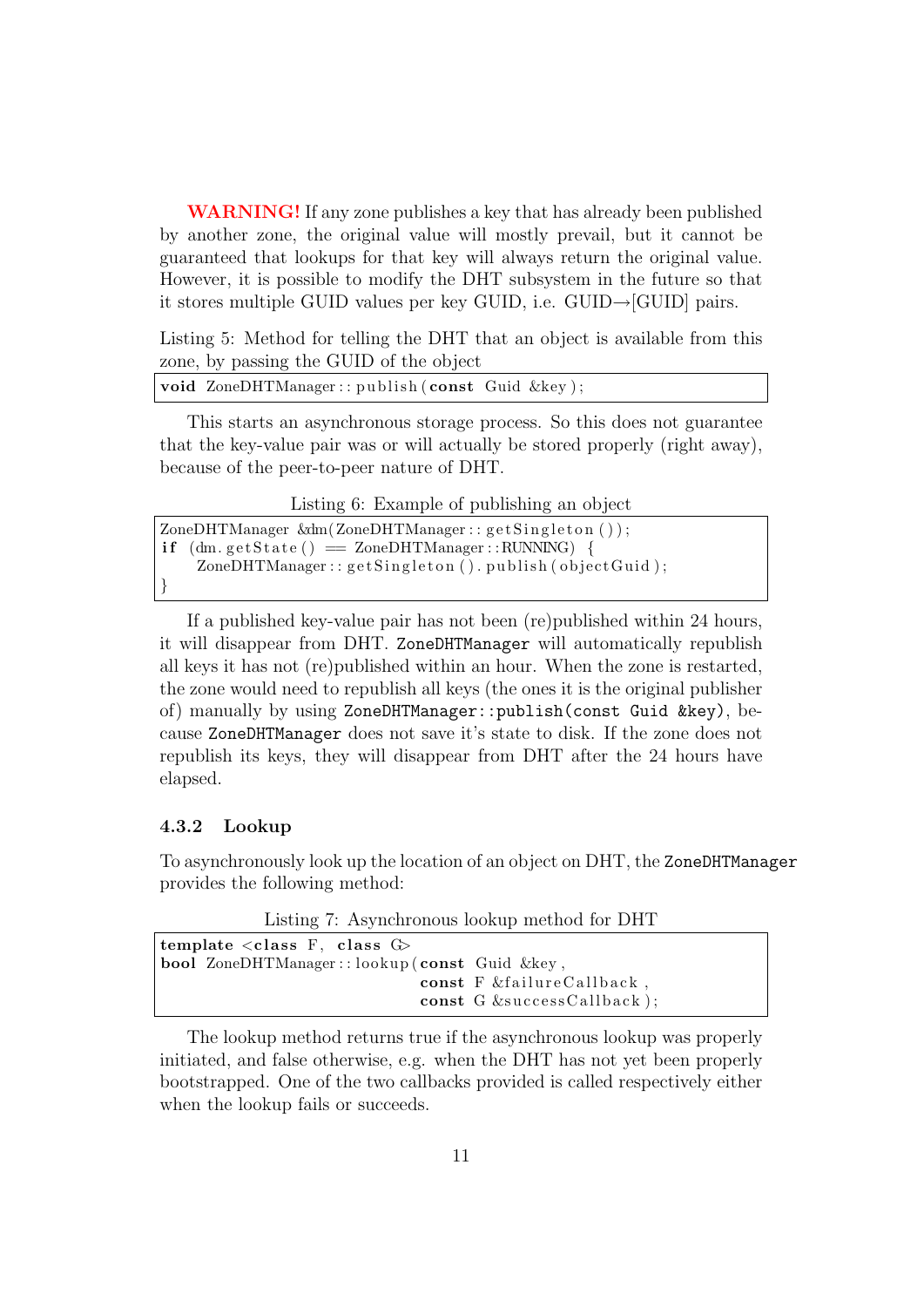Listing 8: Example of doing an asynchronous DHT lookup

```
class MyLookup {
    bool doLookup ( const Guid &key ) {
        return ZoneDHTManager:: getSingleton().lookup(
             key ,
             \overline{b} boost :: bind (&MyLookup:: onFailToFind, this, 1),
             boost::bind(& MyLookup::onFound, this, 1, 2)) ;
    }
    void onFailToFind (const Guid &key);
    void onFound ( const Guid &key, const Guid &value );
}
```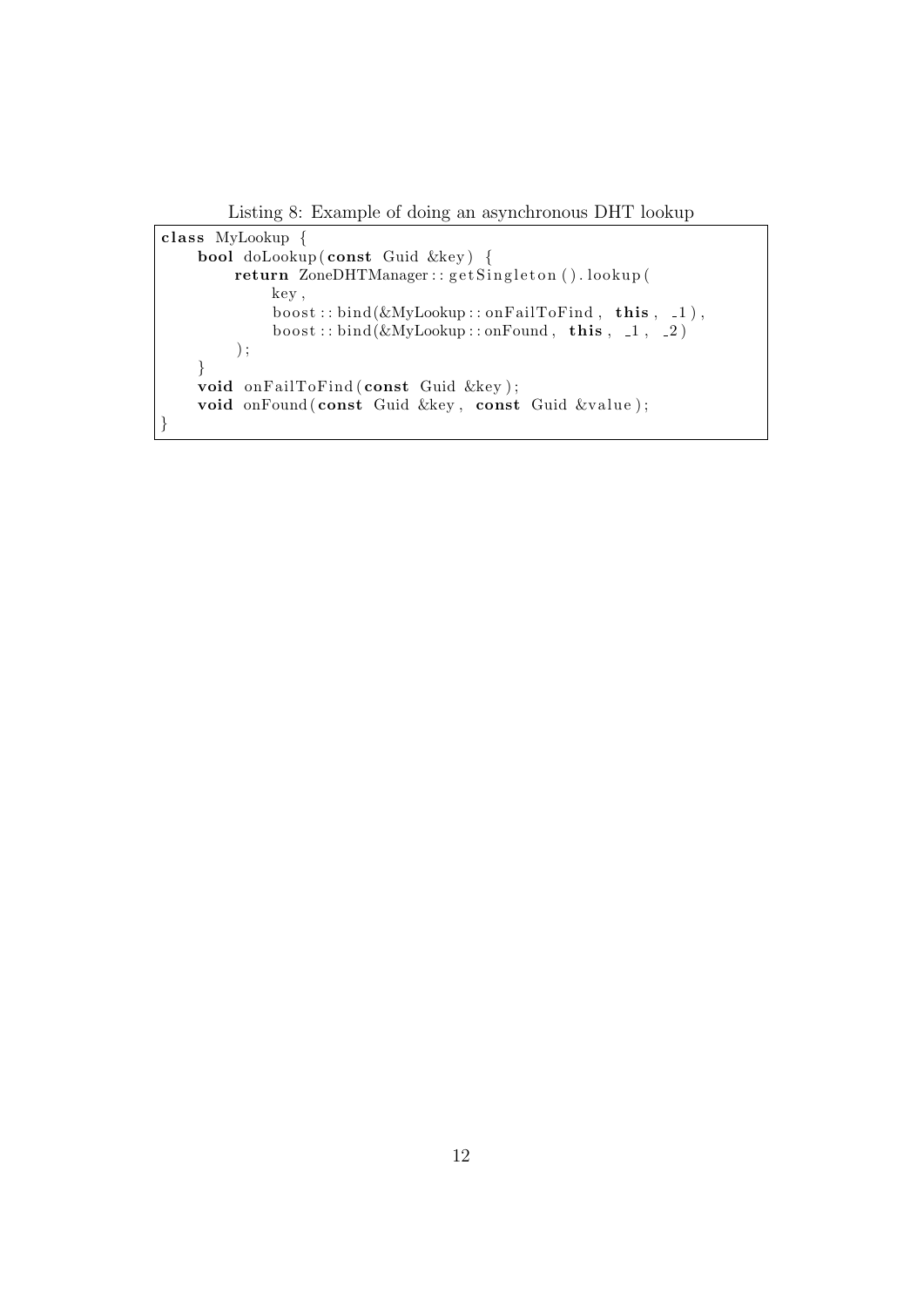## 5 DHT internals

The DHT implementation consists of mainly 2 modules for both the Nation and the Zone: the DHT manager singleton (classes ZoneDHTManager and NationDHTManager), and the DHT Component (classes ZoneDHTComponent and NationDHTComponent), which is attached to the message queue of the zone's (or nation's) entity manager. DHT messages are received from the entity managers message loop via the DHT Component (except for messages in the zone received from the nation, which are directly passed to the ZoneDHTManager from ZoneNetComponent). For sending messages, the NetworkManager singleton is used directly.

#### 5.1 DHT in the nation



Figure 2: DHT in the nation

#### 5.1.1 NationDHTComponent

The nation DHT component handles DHT bootstrap messages (i.e. the GET NODES request) from DHT nodes, and replies with a list (gotten from NationDHTManager) of other DHT nodes that are already online. It also notifies the NationDHTManager when a nodes comes online.

#### 5.1.2 NationDHTManager

The only role of the nation DHT manager is to keep a list of DHT nodes that are currently online (i.e. connected to the nation). A DHT node is considered being online by the nation when the nation receives a GET NODES request from the DHT node when the latter bootstraps itself. For a reply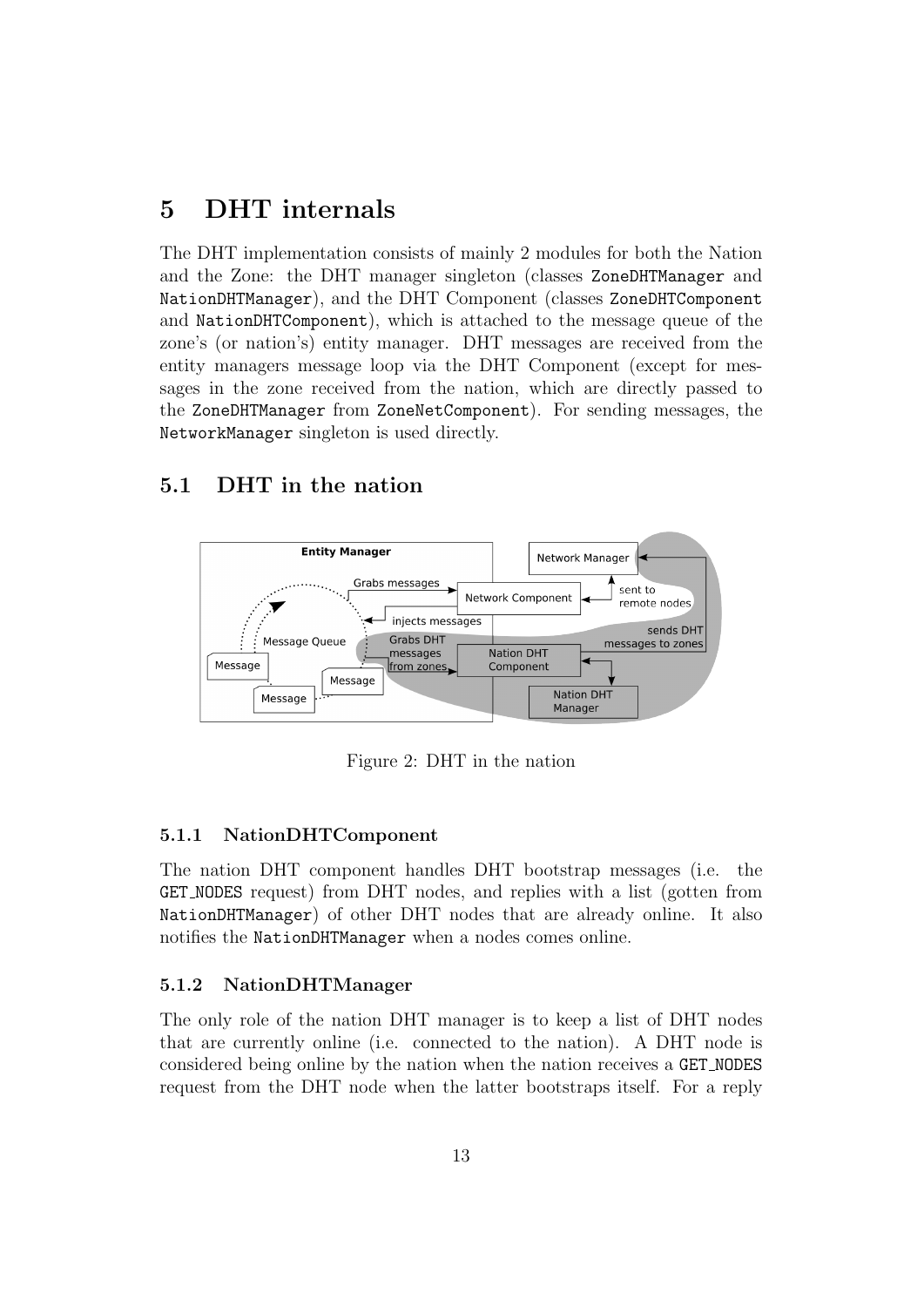to the GET NODES request, the nation DHT manager returns a list of DHT nodes "closest" to the bootstrapping node.

#### 5.2 DHT in the zone



Figure 3: DHT in the zone

#### 5.2.1 ZoneDHTComponent

The zone DHT component is the first to handle messages received from the entity manager. Based on the message type, it takes the message components apart from their container, and passes them to the respective ZoneDHTManager method.

#### 5.2.2 ZoneDHTManager

The zone DHT manager is the central component of the DHT subsystem. It provides storage for DHT key-value pairs, keeps track of other DHT nodes, handles most communication between with other DHT nodes etc.

Value storage Values stored in DHT are stored in ZoneDHTManager, in a map storing key-value pairs where the key is the GUID of the object, and value is a structure containing the value and other mostly DHT-specific metadata. Any key-value pairs that expire 24 hours after being republished by the original publisher, are removed from the node. Any key-value pairs that need to be republished will be republished.

Peer storage For keeping track of other DHT nodes, the ZoneDHTManager keeps a mapping of DHT node's GUID's to pointers to structures containing node metadata. ZoneDHTManager also contains a distance table (or a routing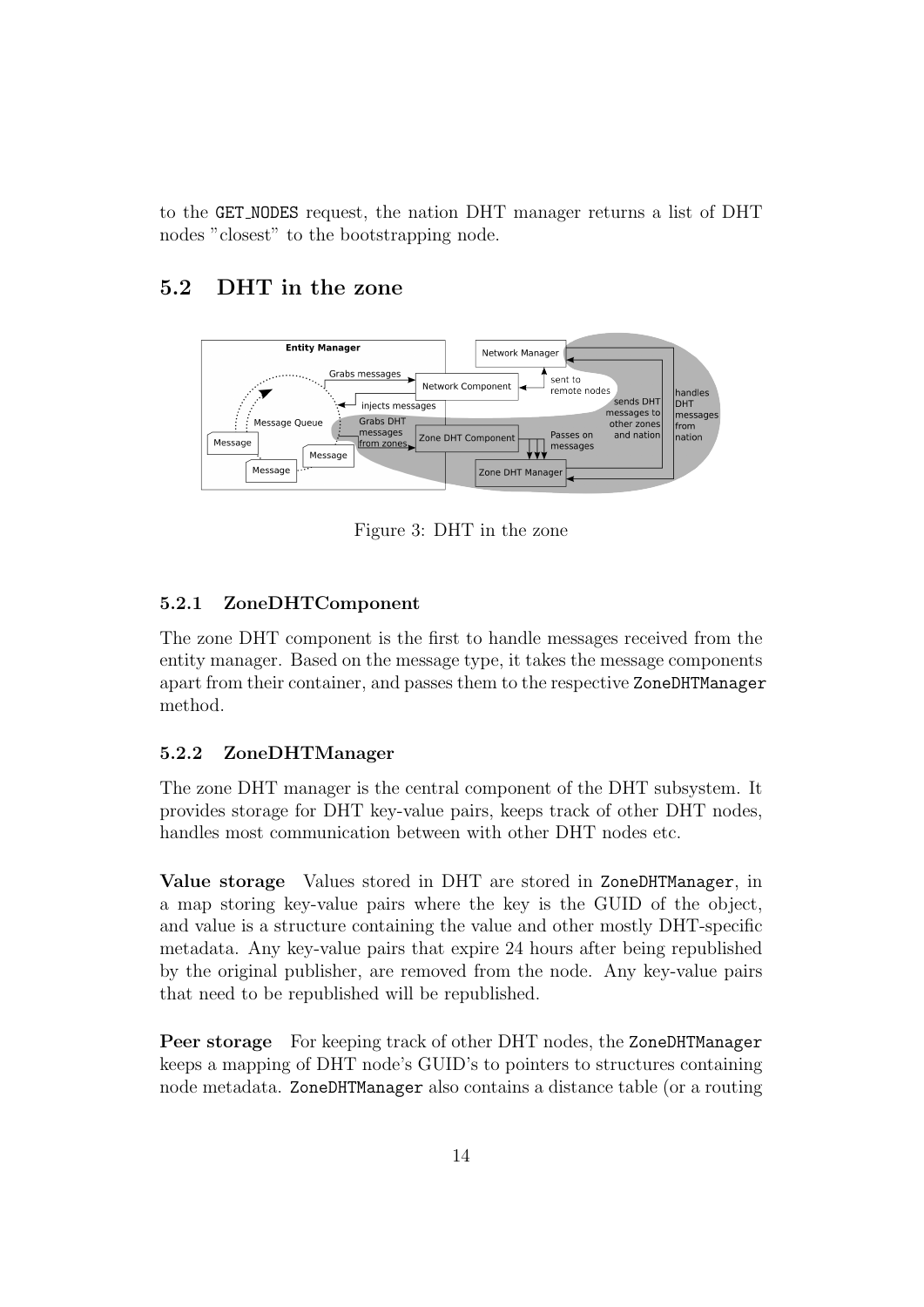table), where pointers to node metadata are kept in a specific sorted order in buckets in order to optimize DHT-specific communication between nodes.

Pending activities To keep track of all ongoing asynchronous operations (such as RPC's etc), the zone DHT manager keeps a list of these operations. Each such pending activity inherits from the class Activity, and therefore has an unique ID. Whenever such an operation is added to the list, it is activated via the start() method. DHT requests sent by these activities may also carry the ID if the activity, the request ID. Whenever a message with such ID is received by the DHT, it is first parsed by the zone DHT manager, and relevant information in the message is forwarded to the activity expecting the message. Activities may also choose to time out when their onTick() method is called, and remove themselves from the list of pending activities.

The class Activity has the following subclasses:

- Bootstrap
	- 1. Sends a GET NODES request to the nation to retrieve GUID's of some other DHT nodes.
	- 2. Performs a node lookup (using NodeLookup) on this node's GUID.
- Lookup, a base class inherited by NodeLookup and ValueLookup
	- NodeLookup
		- 1. Performs a node lookup for the given key.
		- 2. Returns a list of nodes.
	- ValueLookup
		- 1. Performs a value lookup for the given key.
		- 2. Returns the found value or failure.
- Refresh
	- 1. Generates a random GUID in the range of the given bucket.
	- 2. Does a node lookup (using NodeLookup) on that GUID.
- Request, a base class inherited by FindNodeRequest and FindValueRequest
	- FindNodeRequest
		- 1. Does a FIND NODE request on the given node.
		- 2. Returns a list of nodes or failure.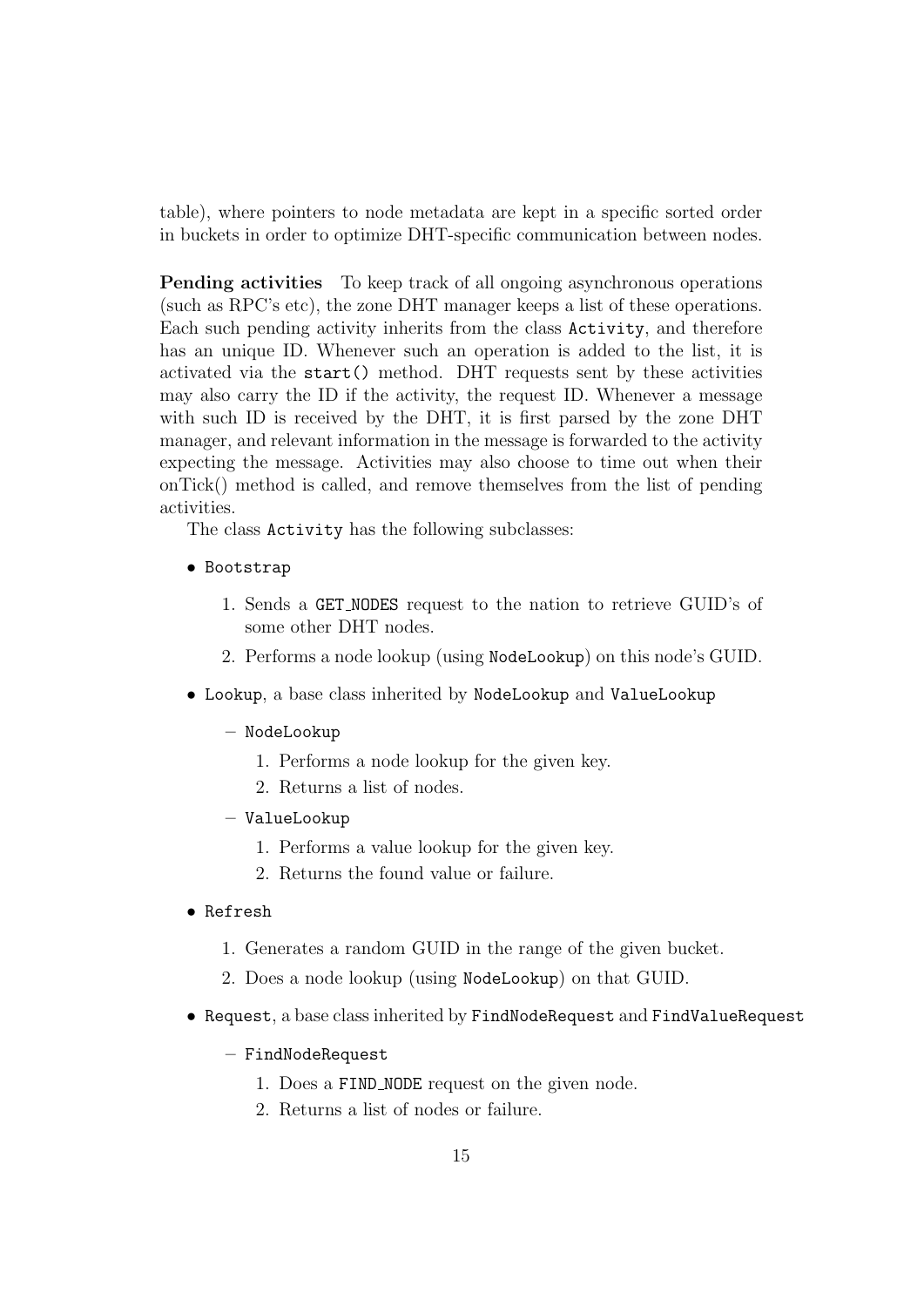- FindValueRequest
	- 1. Does a FIND VALUE request on the given node.
	- 2. Returns the found value, a list of nodes or failure.
- Store
	- 1. Does a node lookup (using NodeLookup) on the given key.
	- 2. Sends a STORE messages to all the nodes returned by that lookup to store the given value.



Figure 4: Dependancies between DHT activity classes.